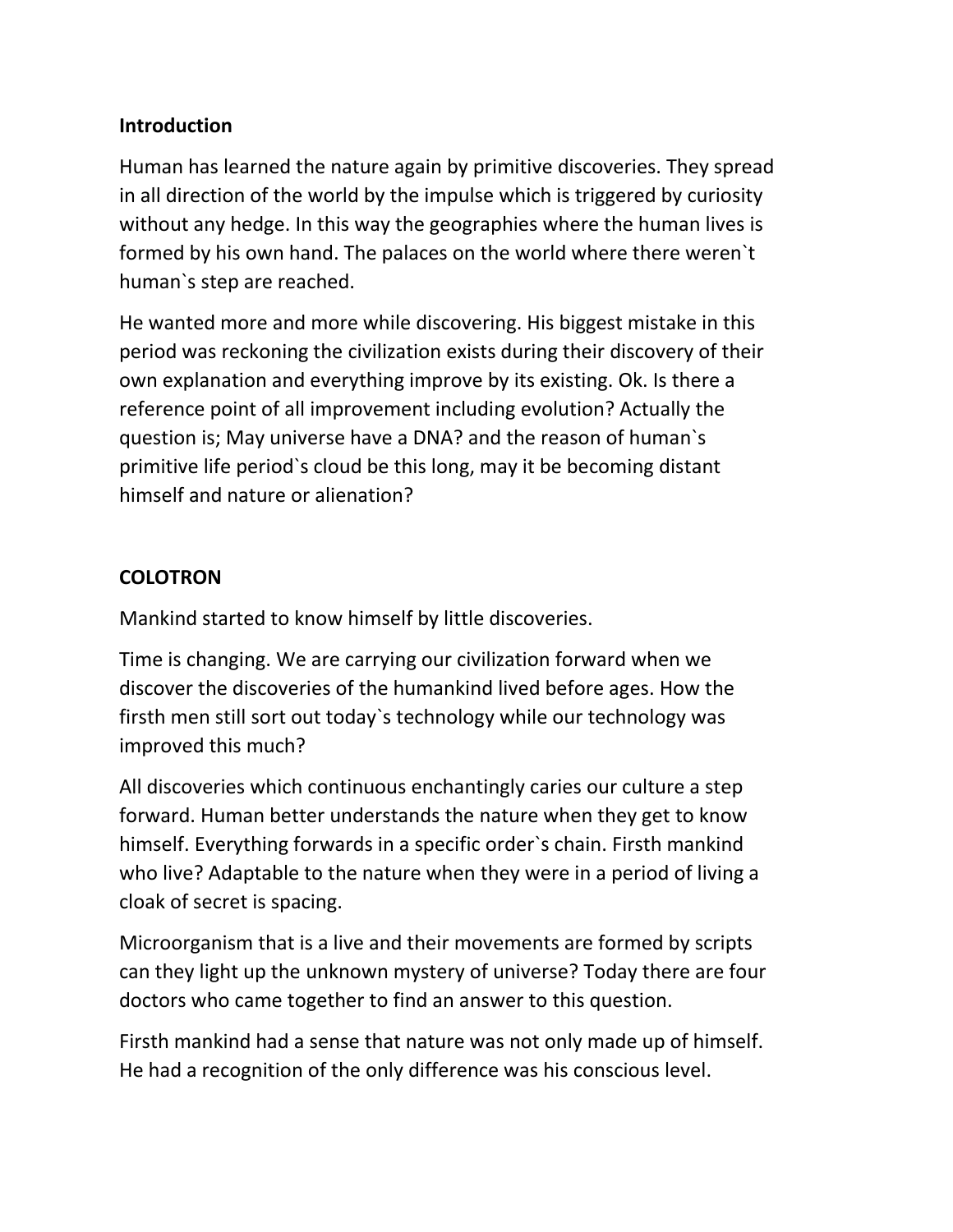Unfortunately, today human has started to live in their own world and has forgotten the miraculous communication that first mankind knew. Today he is researching the little live creatures by turning back and enters their world.

These living creatures were much more smaller microorganism than himself. Our sort has discovered these microorganisms in recent history. They found the answers for many of darkness. Microorganism are not secret anymore. Human kind has carried there little creatures to important point in their life. At the last phase they have started to sereh how to communicate with them.

Is there a way to communicate with them in reality? Today's human be lives that they can communicate with these little microorganisms by they don`t know how to do this. They realized that if they communicate with them they will reach to important turn out.

Doctor Lui said "I found".

At that moment other 3 friends who work with him in the laboratory Mierre, Alex and Murat returned to him by leaving their work. Lui continued.

"I cough a frequency. Vibration changes in the same way when others movement and position changes. There is a stability here." said excitedly.

Alex put himself in front of the computer where the discovery was on the screen by pushing Dr. Lui with his excitement. Just about 20 minutes Everyone in there started to watch the data at the moment. Yes...

There were a stability at the every changes in frequency and microorganism movements.

"That is it" "Found" said Alex.

They weren`t aware of yet their paean in that small room will resonance in the future for to carry human being out of the borders of universe.

Mierre , Alex and Murat …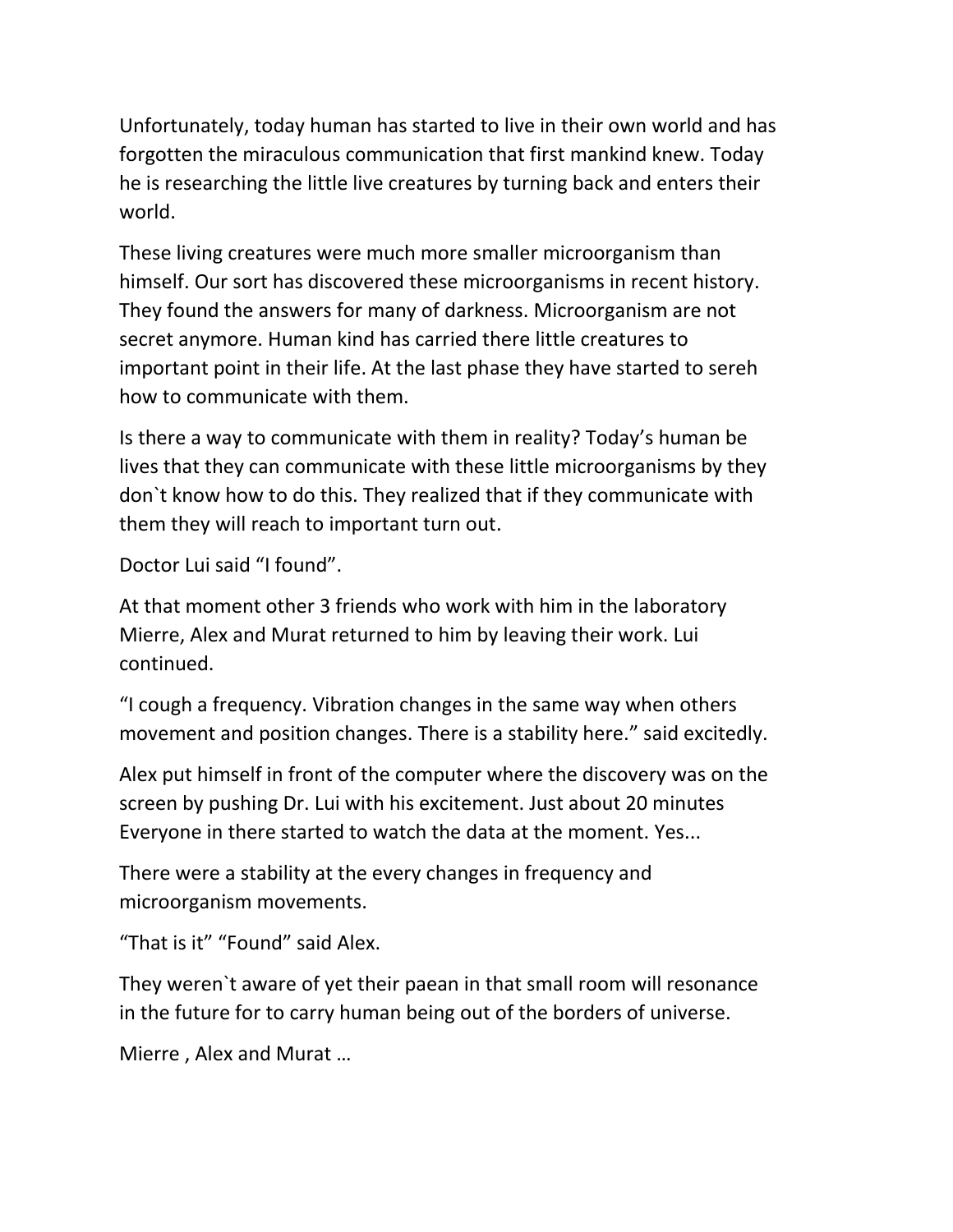Human being will discover every part of universe by them. They will build the new home in the universe and colonies there but it was early at the moment. These 4 doctors who many may think to have first steps on the way to communicate with microorganism this discovery may open different world`s door in future.

Microorganism communicate between each other meaningfully and this was discovered now.

Human being found the communication between microorganism now. It was a big discovery for human being. The communication was happening between these little creature's world based on willpower.

This is the discovery which will be technologic jump for the name of human being years even they weren`t aware of.

To say that to be behind the time at this phase will be the way of universe even not know by them.

Humankind made his first physical discovery which they can have the answer for understand questions that were asked up to now about darkness of universe by this 4 doctors discovery. Now human caries the geography where he has lived on the world over his dreams by his enormous curiosity by this discovery.

On the other part of the world a group of computer engineers were working on the protocol of alternative communication network named Sheza while this discovery was being made in that little labrotuvary.

The structure that composes Sheza System is the only way for the communication between the builders on the universe which will build as a virtual reality modeling. This system divided into 3 parts in itself. These are; the algorithm of users can learn their own language a dynamic physical motor system that can the report the conduct against the nature conditions by automatic analysis and smart universe modal which can learn the given reaction by reporting the print outs. Engineers will try to provide the integration of the communication of creature on the virtual environment to environment by this Sheza System which was built by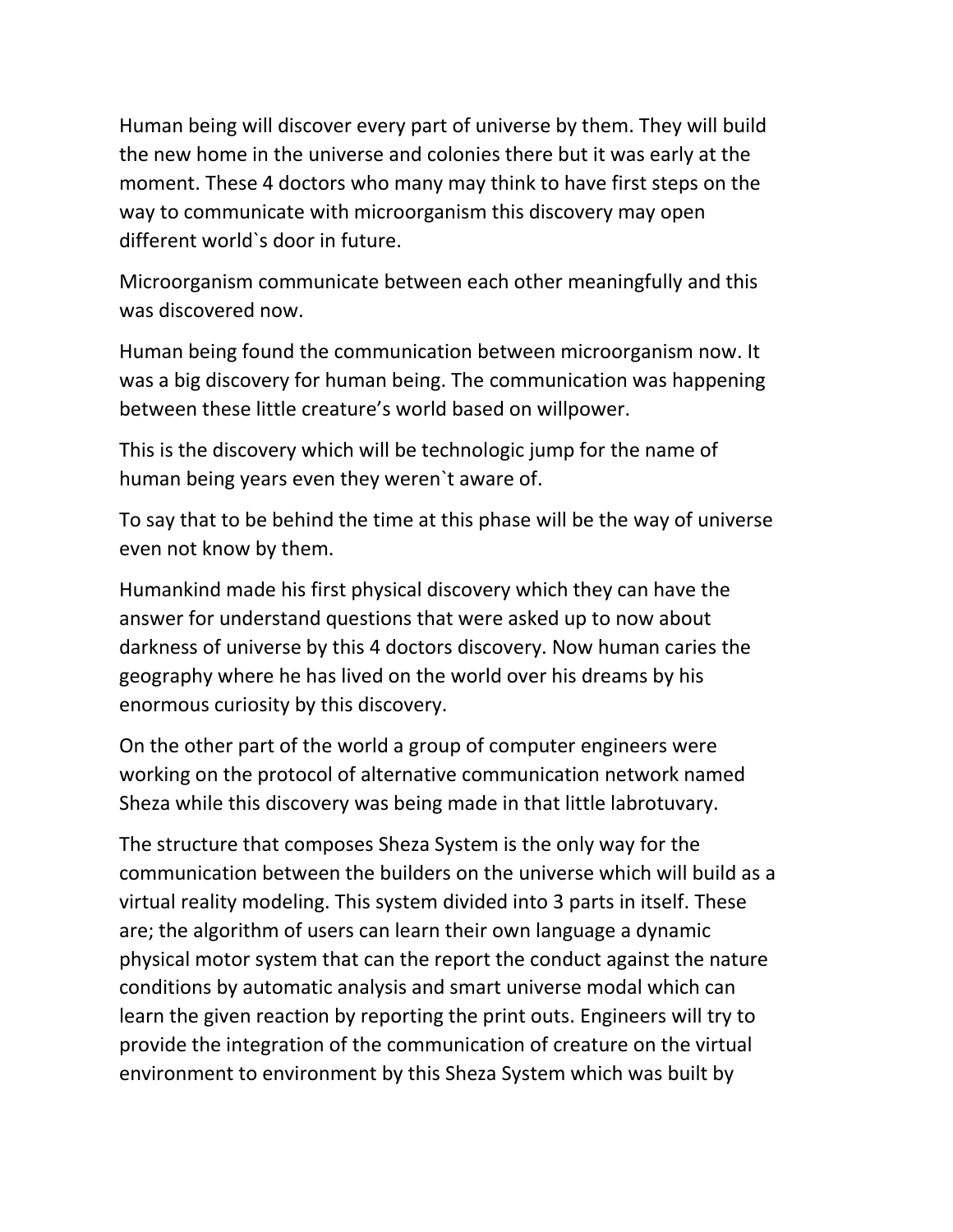them. But this communication was not limited by the communication between the users.

More over this structure will provide the integration of the total users personally in all change will cause the change of the environment individual dynamics and will be constantly updating structure. This universe will be a mirror which r effects all components in reality.

The users in virtual universe will form their modeling language inspection and coding study with body language modeling module. With this module user all movements will be unfixed and each user's characteristic movement map will be formed. The body language which will be formed by modeling will form the base behind the communication between them.

Body language a behavior is not the same. Engineers separated the behavior a body language in the structure at first. They will be able to form user`s communication unique in this way.

The idea of modal; the physics of nature that will be formed in virtual universe doesn`t identify the living creatures body language and the physics identify the both user`s behavior and how they will stay against nature movements in virtual universe.

This base of virtual vitality will not be the fight of human against nature unlike this it will be adaptation against nature. The system which will provide humanity adaptation on this virtual universe is possible with behavior modeling module.

The order detail of Sheza System is hidden in virtual universe modeling. This detail is the modeling which will from the simulation for all studies on modeling module against nature conditions and body language modeling module.

By this way Engineers will be able to program automatically the user`s in virtual universe against each conditions position by changeable and learnable communication protocol.

This idea which driven the human mind in other worlds Sheza System is a different system from all protocols which can decide again in all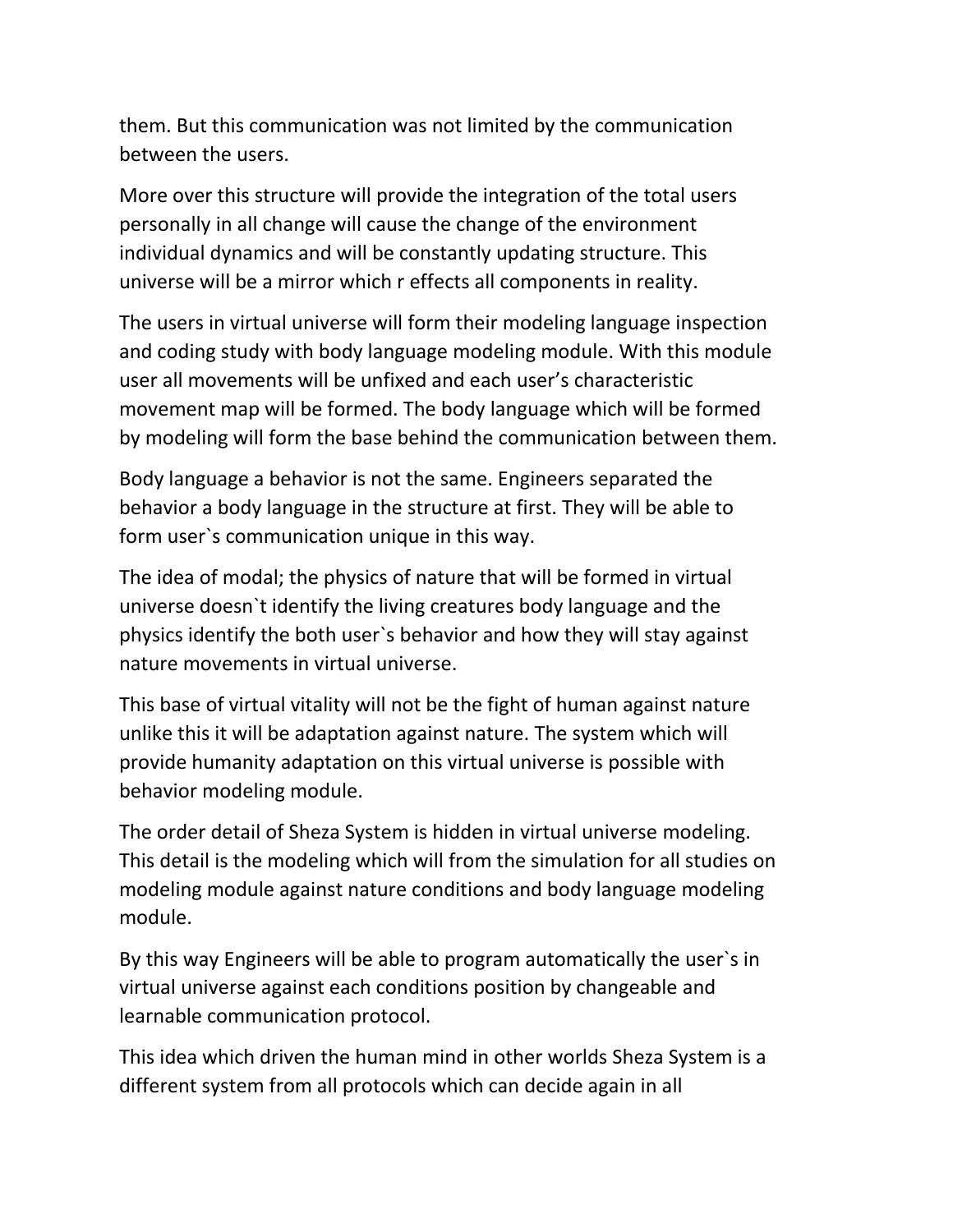conditions and in a field where only communication is possible including communication between user`s.

The important factor which makes it different is to have the communication on one to one teachable universe modeling. On the virtual universe model the universe that will host the human is a kind of artificial intelligence which can communicate itself through them.

Human being is fictionalizing a communication mechanism as a first time on virtual world. With this mechanism users can communicate not only their self but also with universe itself. The thing which differed the Sheza System from all others is the communication networks each piece forms the total system. This means the reality which will be formed will be able to communicate with over all users.

Universe will be known itself life this and realize actuality. The engineers are progressing by confident steps to world to the result by having success on this 3 steps. The thing that they don`t know is a simulation of microorganism communication which was discovered by 4 doctors who were researching on different ports of the world in reality.

At this moment Mierre succeeded to solve their language by coding the frequency which the microorganisms do with their every movement with one world.

It was a timelessness discovery human was not the human like today`s human. They are improved creater who can start discovering different planets and galaxies without passing light speed with this new discovery even no need to physical power.

The human who discovered the communication between microorganisms will have a discovery trip to all over the universe. Alex was searching on the internet with Murat about this discovery. Instantly with a gapingly face. He said "Look" to Murat.

Murat bended over Alex`s monitor and started to read the new communication protocol documents that Vera who is a computer engineer published on internet platform and he started to read with Alex.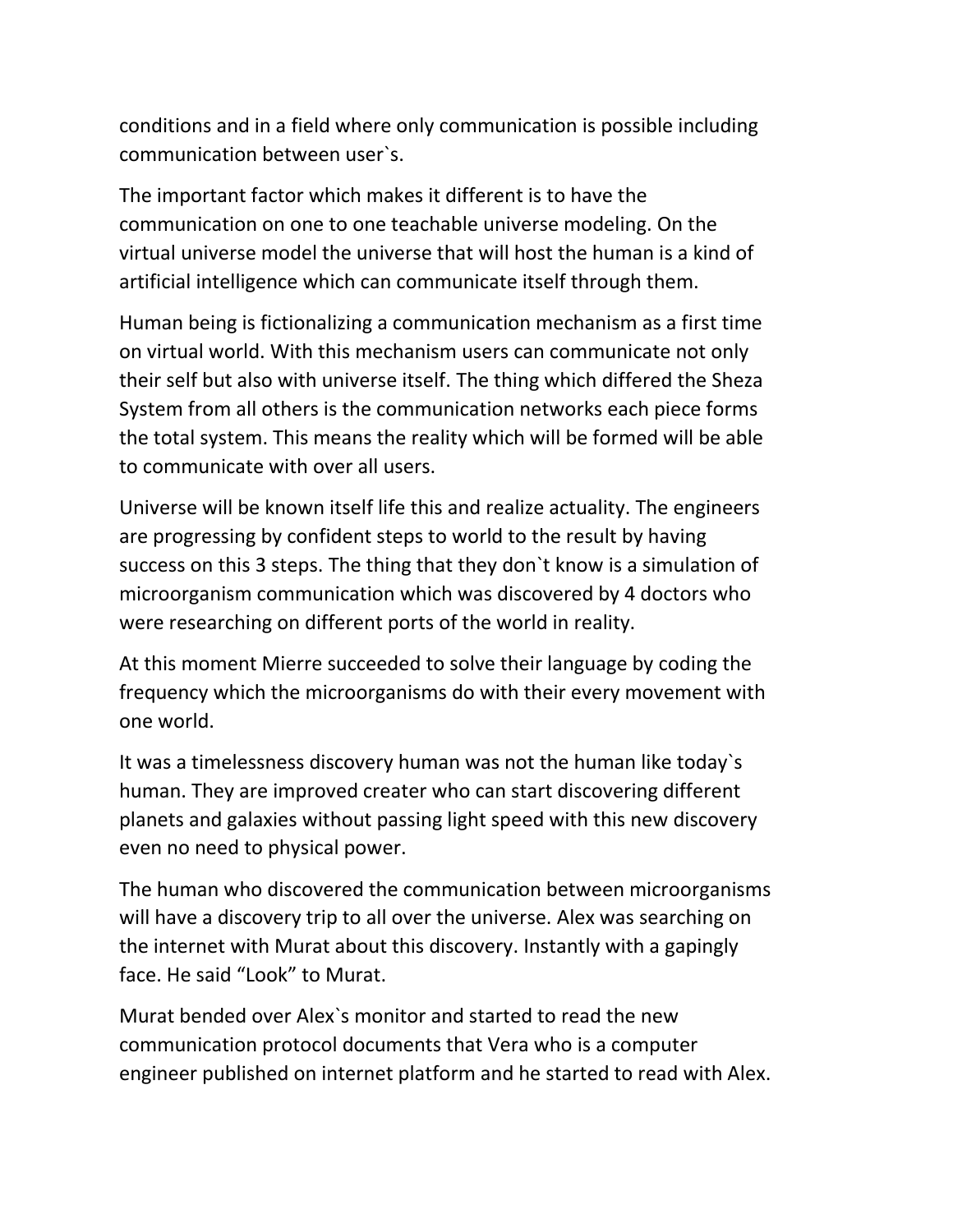It was unbelievable!

All answers of whale questions which could be remembered from the documents of this protocol comes in front like the missing parts of this puzzle and completes the entirement.

Could it be said that "Microorganisms have communication with the DNA of universe"? If it is like this May we do the fulfilment of the random about the mutation that is on every stage of evaluation?

White they were continuing reading this sentence which was on Vera`s lines attracted their attention.

"This formed virtual universe communication protocol provides a communication with users which forms complete organization. "

Here may be on today's reality universe were on communication with all elements which forms the aliveness even human by this mechanism that microorganisms use also.

```
"Get Ready" Alex said" We are going"
```
Murat said "Lets meet at the laboratory" by calling Lui. In a short time Mierre, Lui, Alex and Murat met at the Laboratory. After that night they continued with Computer Engineers Vera, Mia and together as 7 persons.

Discovering the world was even that hard was human ready for this new jump? Discovering the universe and was there a life on another world? Will it satisfy the human to have answer to this question this time?

Tod stood up at the first introduction dinner. "Friends" he said. He continued by turning to Mierre.

Today the thing which made us to come together was obvious to bring the technology to the unestimated paint doesn`t it makes you think the structure which is the same as your discovery but we showed it up without unaware of you?

Being sure herself Mierre raised her hand and said "No"

"Please let me explain" in reality the discovery we made and the question you asked by the system you discovered is totally justifying each other. I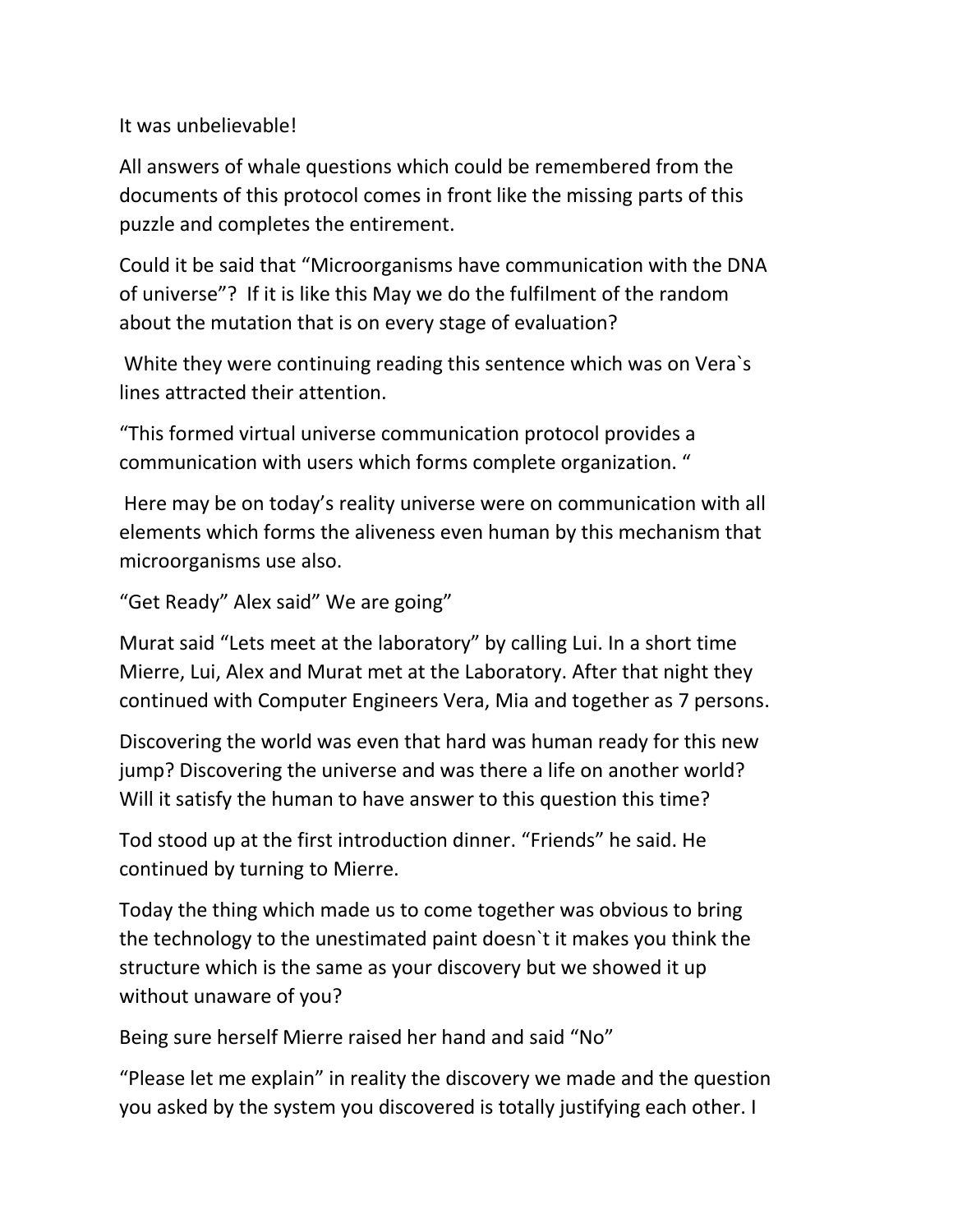congratulate you. You made correction. The thing which carried out the communication protocol you made is the universe itself. Because communication mechanism like on microorganisms happens over you itself.

This detection was extra ordinary. In fact, all happenings are more than discovery of communication network it was universe functioning algorithm. Maybe it was the beginning of a trip toward to universe`s DNA.

In this case if there is a structure like DNA of referenced for the improvement of the aliveness on the universe. The final point where aliveness may arrive in another word is there a last stop where elevation can carry all aliveness depending on the time?

Lui stood up without waiting for Mierre to finish.

"Please" she said. With the complaining voice.

"Yes. We are excited but we are not sure about everything yet. We need to have much more try and answer many more questions. Let`s stop this talking until we will come together again to study on this."

Lui was right there was a long way to go.

It was more than 4 months after discovery and a device was developed to communicate with microorganisms by the engineers this will reveal the all unknowns.

With this device you may interference the mutation period of the microorganisms in their own will and it will lead up many imbruements in medical world.

This morning, Lui and Vera caught a signal while they were studying on the device to have improvement. They were not inspecting any microorganism or not in communication with someone. They kept recording the signal for a while.

When they inspected the output they understood that it was repeated one after another and it was an organized transmission received from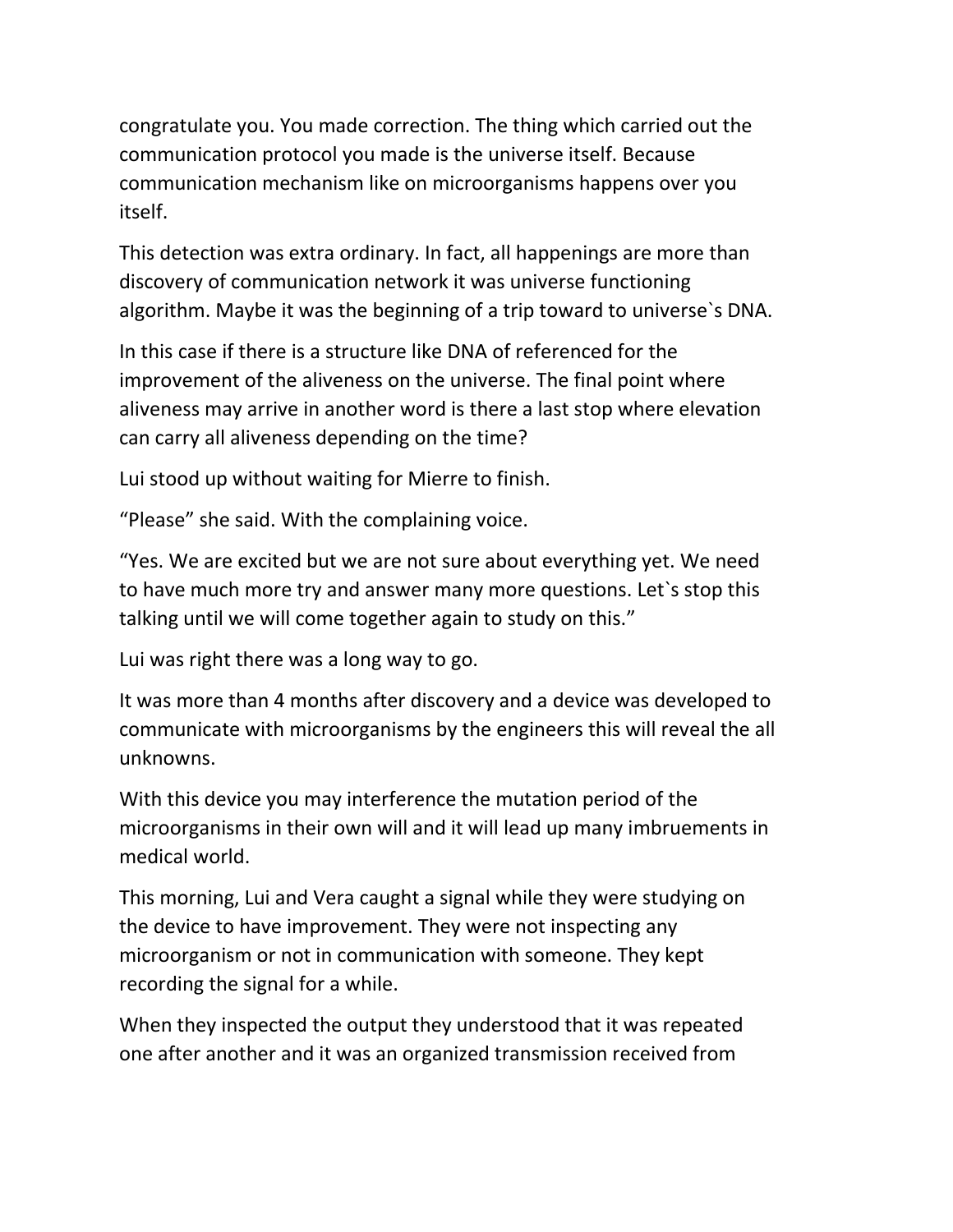certain algorithm. It was a message ıt wasn`t casual, it was meaningfully. Furthermore, it was send by machine in double organization.

Even they don`t know what it is yet, the signal was containing aloof marks that they were sure about. Tod is an important software developer who has many successful studies and algorithms. He found an important evidence about the signal to be an alphabet after studying the subject.

## By turning to Vera;

"This is alphabet but the message is not this" He said. This was built by using a mechanism. There isn`t this kind communication. It is not the message from to send by mechanism. It was turned into communication from by something that was aware of our concept. I am trying to say that because this is like bacteria, virus or an animal …could be everything.

## Vera asked "what is it?"

"This is a message and they are trying to say that they will teach something. Yes. Yes. They say" They will tech us something if the message itself was the alphabet they could have sent the message instead of alphabet. They only sent a cycle of limited character by signal in double order. They say "start here!" they should have learned this." He said. Being sure himself.

I was hard to believe but he is cryptology and he must have done it correct. The signals kept coming regularly in on way for a long time. The team was on a 7-month discovery trip just arrived on the world.

They were like a baby who does not know how to talk on a new communication network.

They will learn…

At the night when they received the first message Murat said "I wonder if" with a voice of thinking something by turning to Mierre who sits next to him and kept talking "is that the universe itself which sent this message"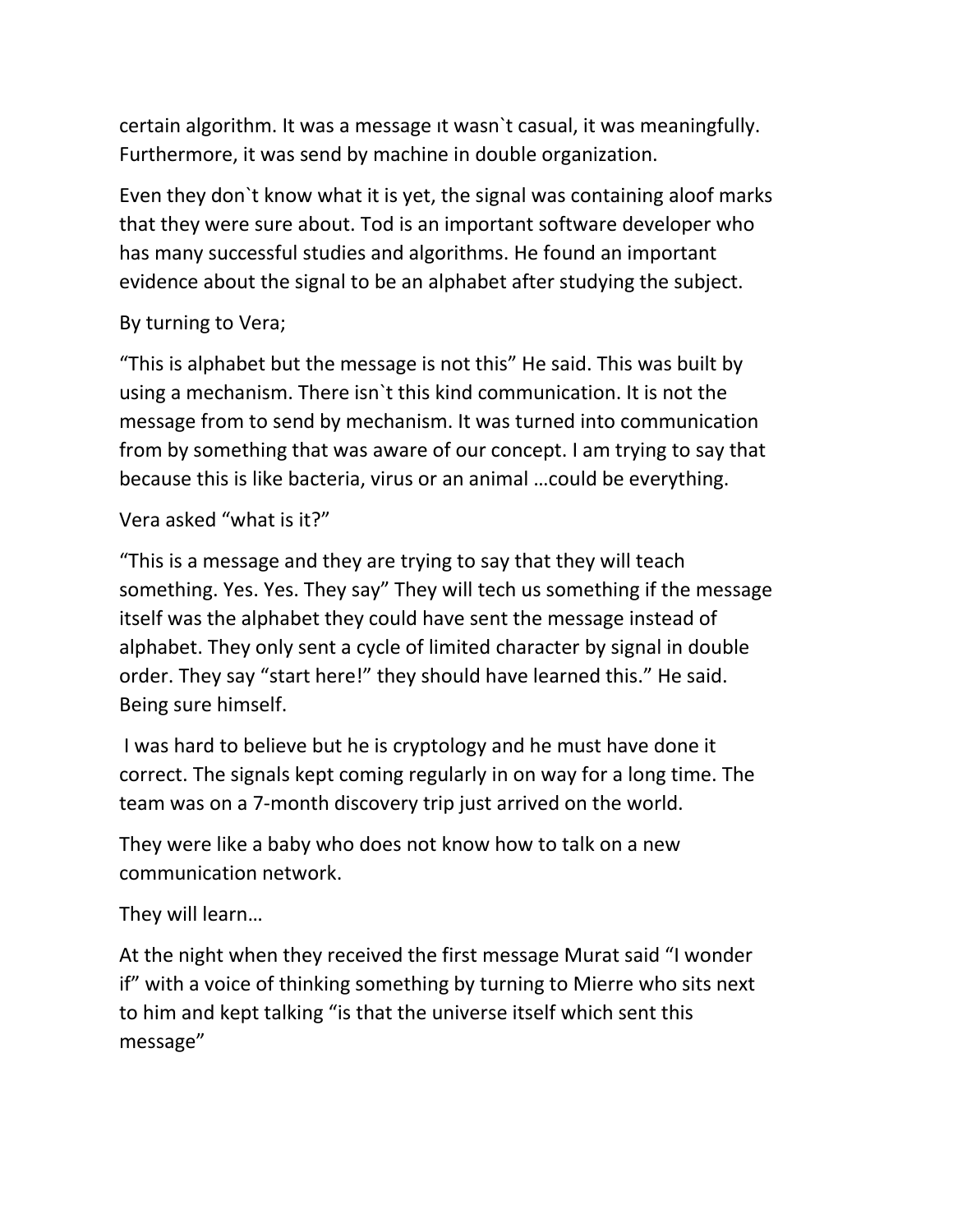"It can`t be" said Mierre. Something which has a communication with us should be like us. Because it has a learned language." No! No!" she said.

"Can`t be. Can`t be for sure".

She was right. This message can`t come from universe itself. This message was coming from a civilization that discovered the this communication mechanism millions of years before them and from a galaxy billion light years away.

They were right.

They will teach…

In time the team had an information by changing the received signals into meaningful expressions and watching the microorganisms another side. The communication has started between this civilization. A lot of information received by these coming signals about how the creatives are there in far galaxies on smart life.

Not long before, team has understood that this mechanism has been used for million years by the millions of civilizations on the planet. Each civilization teaches this mechanism to the new attendant civilization and provides the data to improve the technology. The world is in communication network and it was just a moment to name todays antique. The happening is the messenger for the million years' technology.

It is the time now to share the all discoveries and received data with world`s people.

Lui was on the platform and he was on the air with hundreds of tv channels an on internet platform with live talking just in front of cameras. He waited first and had a deep breath.

"Yes" he said. We had a communication.

Cheering voice came with bemused look on the face room the audience at that moment. It was known by everybody.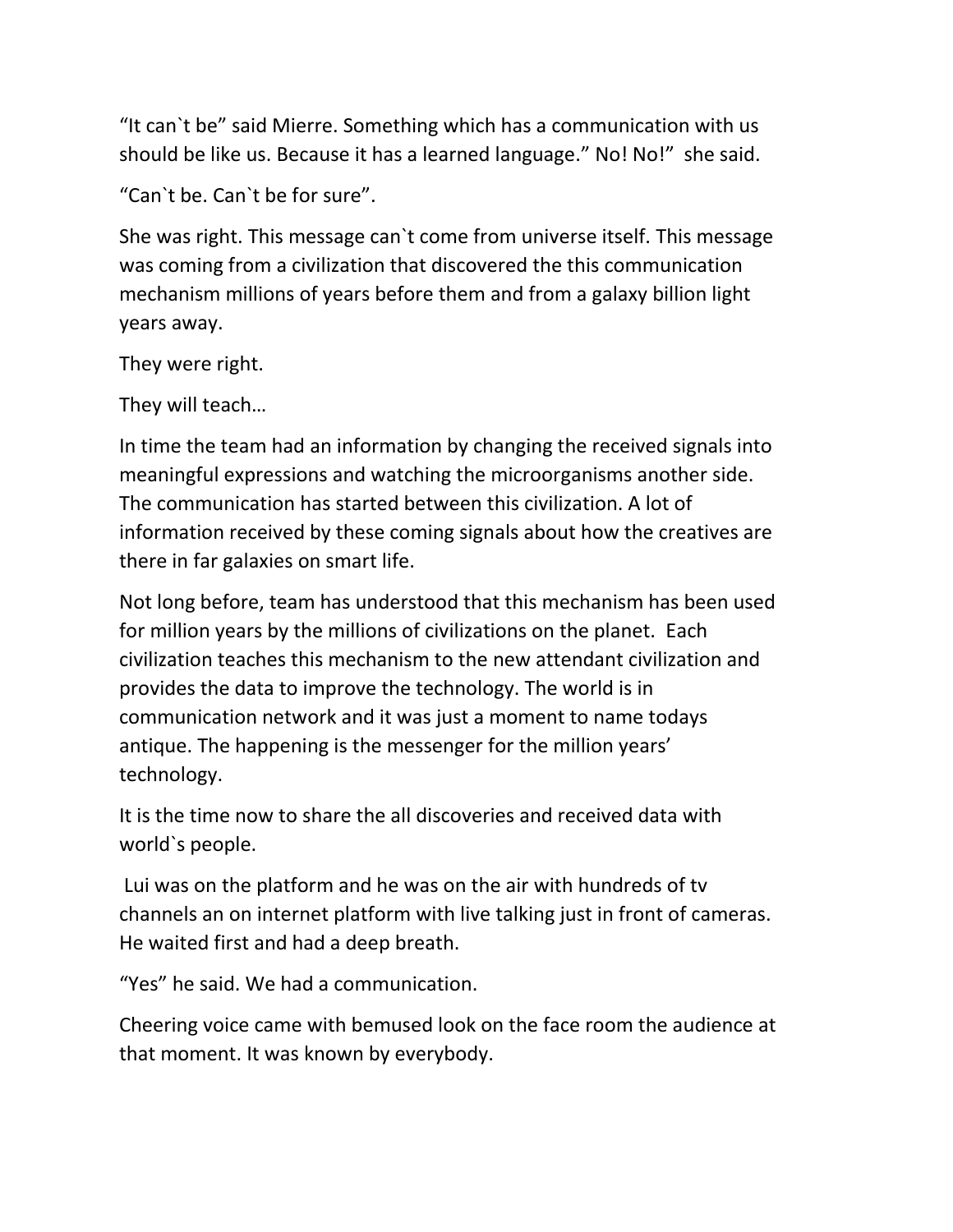Al data has been shared transparently by universities and science institutions after that day. The platform was formed for processing and solving data. In this platform where all these received data was processed and solved to make it understandable for people.

For a while community had a method to decrypt the photos which were received in the messages. In a short time, these pictures were solved and became visual communication stage. Now the people were able to see creator's life forms which are billions light years away knows their system and their spope was widening every day. The flow of petabyte data was provided from other planets which are waiting to be discovered.

The technology on the earth had a great jump in parallel to all improvements. This morning a message received by the member`s device from community.

"We are inviting you here."

Lots of message follows each other including the directives how to compile the codes of this agitate message that could be send by VR data.

Human was ready to see the places on these photos in 3D.

The munificent experience period has started for human by receiving data from planets after first transmission to VR glasses. The VR technology (Virtual Reality) that was enough to communicate with the other planet residents this is the improved technology by the help of new friends, was enough to satisfy their curiosity to the people who was submitted to their curiosity and to make them to have information about what is going on there by visiting these planets with these glasses.

Human has started to tour the planets like they are there even they are not there physically. The earth`s people don`t have ordinary acceptation anymore after starting to know the unknown and carrying the human up to upper stage.

The life on the world has had an interesting change and besides several Countries it became focal point for many countries. Human started to look at the universe by children`s glasses by going away from their dull life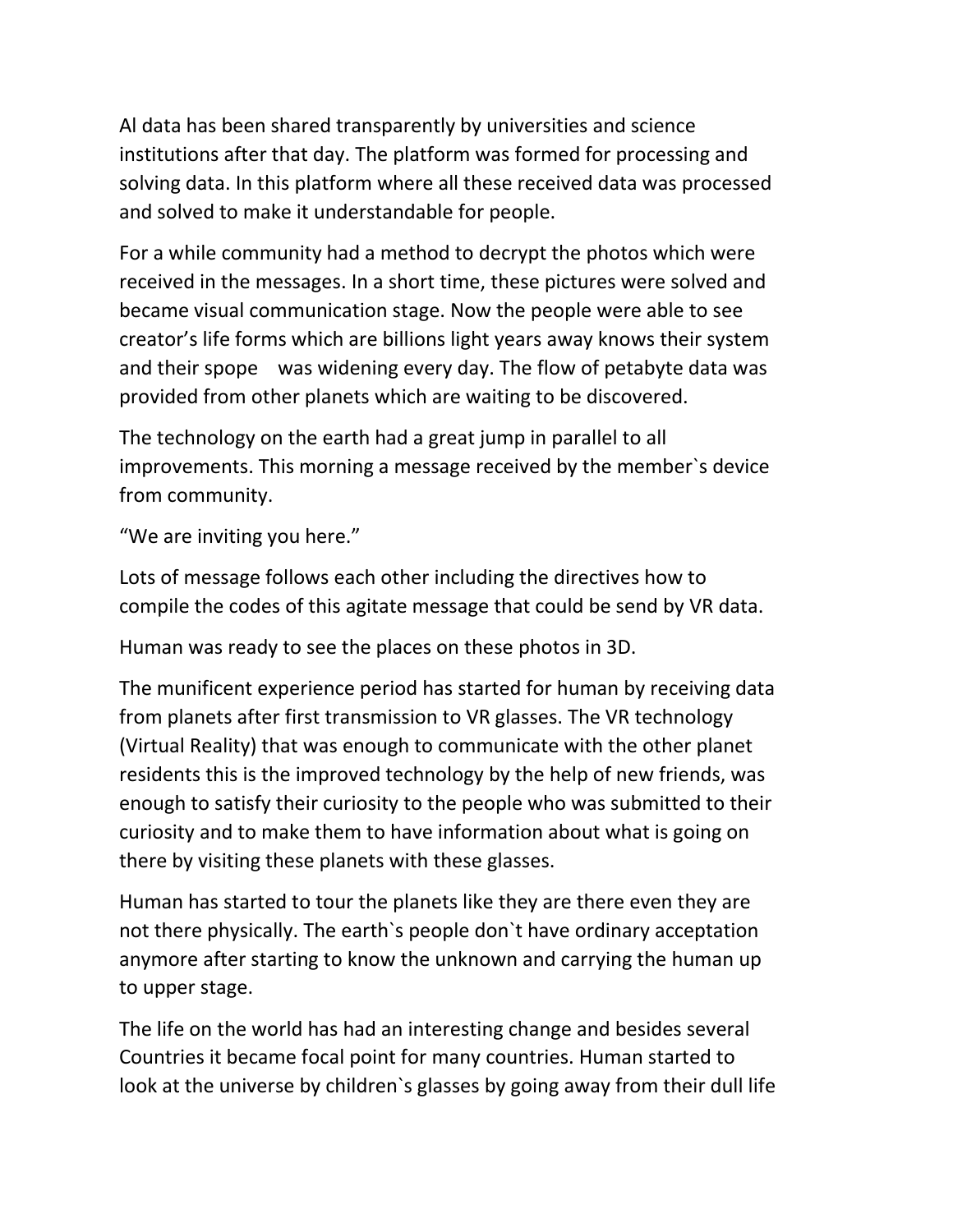and from their bothering daily life by the community that are going in numbers.

Maybe it was the biggest discovery after fire. It was the beginning of the period that will make it existing in another part of universe.

Human who discovered math thousand years ago has a trip to the unknown of universe instead of sovereignty to world with the join purpose.

Human had a success to find different planets where they can live while they are continuing to travel to unknown even they are not physically on them.

Human that looks like how late he is to the communication network which was used for millions of years by the other planets when we considered the age of world in million years' time period it is obvious that the one who is late are today us.

At this point where we fell alone the pleasure that comes from to be witness to this technological jump, the happiness we have and the petabytes data which is waiting to be discovered every day and the reality of it is more grand than the life was disturbing us.

At this point where we think we started to be bored because of wonder human discovered Colotron Planet where he can communicate each other with the help of VR technology where he can have his avatar.

Colotron is one of the only alternative living area where it can have communication each other and all of planet`s smart living from avatars.

Colotron which has waited for the human more than 7 million years to host them was ready for the human to discovered and to from colonies there after this.

This billion light year away reality was forming a place on our virtual world the main character of the today`s. World was writing the endless universe`s discovery trip instead of primitiveness battles and distraction in human`s history.